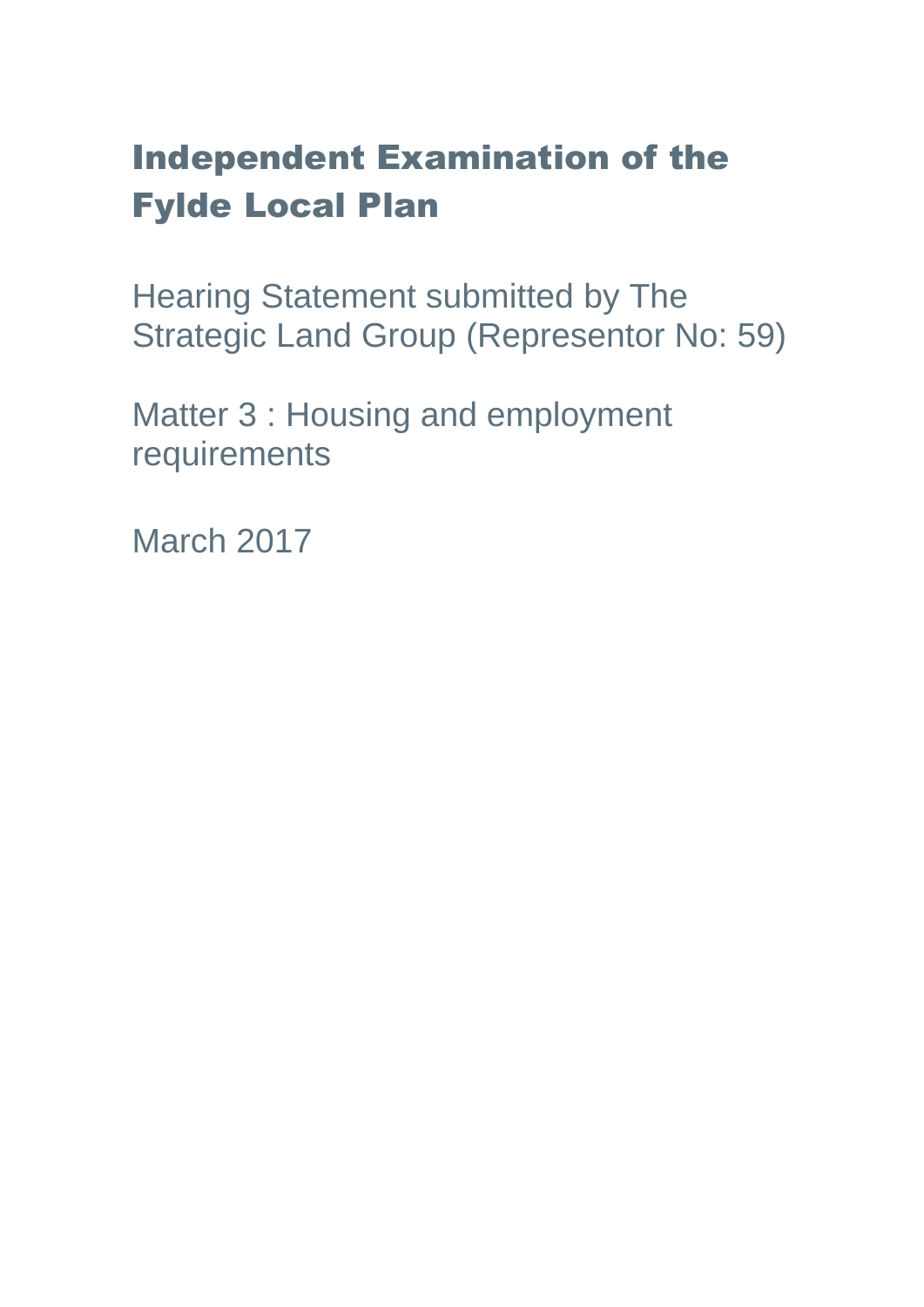*Issue 5 – Is the identified overall housing requirement of 7,768 dwellings (370 dwellings per annum) over the Plan period justified and consistent with national policy?* 

*Q23. Does the Council's evidence support the use of the figure of 370 dwellings per annum (dpa) as its housing requirement in the Plan? In particular:*

- *(a) Is it a soundly based figure, supported by robust evidence?*
- *(b) Will it ensure that the Plan meets the full objectively assessed housing needs identified in the SHMA?*
- *(c) Will it significantly boost housing supply?*
- 1.2 It is appropriate to consider all parts of this question together. Reference should also be made to SLG's response to Matter 2.

# **Objectively Assessed Housing Need**

- 1.3 The issue of the Objectively Assessment Housing Need (OAN) has been considered in detail over a number of years and across a number of evidence base documents. These comprise:
	- Fylde Housing Needs Assessment 2012<sup>1</sup>
	- Fylde Coast Strategic Housing Market Assessment Report 2014 (FCSHMA)<sup>2</sup>
	- Fylde Coast SHMA Addendum 1 2014 (Addendum 1)<sup>3</sup>
	- Fylde Coast SHMA Addendum 2 2015 (Addendum 2)<sup>4</sup>
- 1.4 The FCSHMA was prepared by Turley in February 2014 and endorsed by the Council on 29 April 2014. The 2014 SHMA was based on the 2011 Sub National Population Projections (SNPP) and the 2011 interim housing projections and a range of demographic and economic scenarios. Ultimately the SHMA recommended a range of between 300-420 dwellings per annum (dpa), noting that the Council's final figure needed to consider economic and affordable housing requirements (which were estimated at 207 dwellings per annum).
- 1.5 An update of the SHMA was commissioned in May 2014 following the release of the 2012 SNPP by DCLG. Addendum 1 confirmed that the new population projections did not materially affect housing requirements in Fylde with objectively assessed need remaining within the 300-420 dpa range. A further update to the SHMA was commissioned to take into account of the 2012 Sub National Household Projections (SNHP), which were released on 27 February 2015, and a revised plan period up to 2032 (rather than 2030). Addendum 2 concluded that the lower end of the

 $\overline{\phantom{a}}$ <sup>1</sup> Document ref. ED025

<sup>2</sup> Document ref. ED021

<sup>3</sup> Document ref. ED022

<sup>4</sup> Document ref. ED023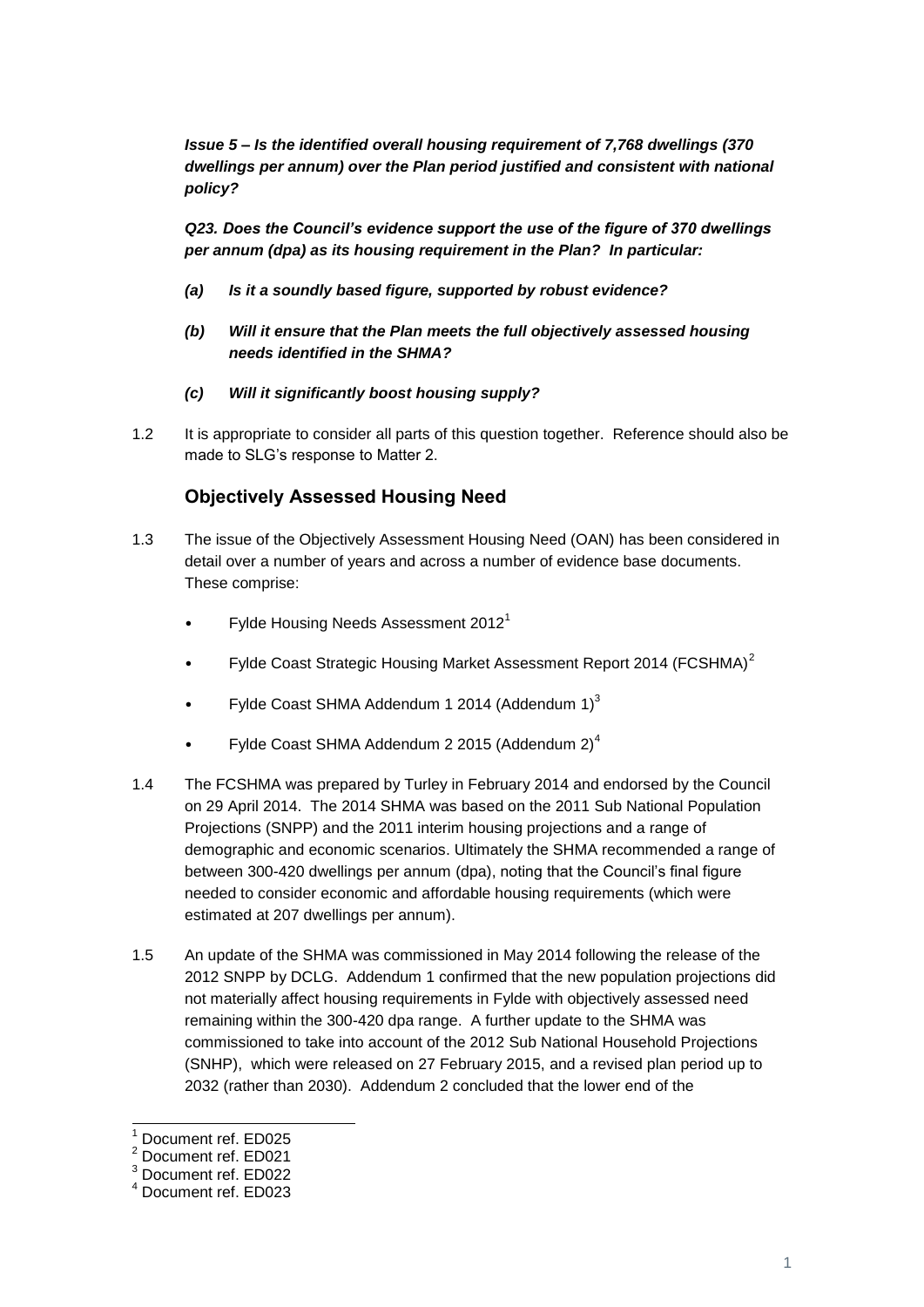recommended range (300 dpa) was no longer appropriate and that a figure of 370 dpa would represent a base level of demographic need, consistent with the approach the Council has taken previously. However the main conclusion drawn was that a figure of 440-450 dpa would be required to support the level of economic forecast growth in the Council's employment evidence for the Local Plan.

- 1.6 The Housing Requirement Paper 2016 (HRP) $<sup>5</sup>$  takes the SHMA work in respect of the</sup> OAN and seeks to identify the housing requirement. It concludes that a figure of 370 dpa will meet Fylde's objectively assessed need to 2032. Policy DLF1 of the Fylde Local Plan (FLP) sets a minimum dwelling target of 7,768 new homes over the plan period – equating to 370 dpa.
- 1.7 SLG does not support the figure of 370 dpa as representing FOAN nor do we support the minimum dwelling target of 7,768 dwellings over the plan period. For the reasons outlined below, the housing requirement is incorrectly derived and has consequences for the Council's overall housing requirement.

# **Employment Growth**

- 1.8 Employment-led scenarios are important in allowing an assessment of the housing requirement needed to secure and procure jobs in line with economic growth aspirations.
- 1.9 It is pertinent to note that the Blackpool Core Strategy (BCS) (included at Appendix 1) was found sound using the same methodology and principal documents used in the Council's evidence base. In that case the Inspector placed considerable weight upon the economic projections contained within the SHMA addendum 1 (as per paragraph 35 of his report). This is consistent with national policy and guidance which assert that plans should align their economic and housing strategies. For example, the Inspector in respect of the Cheshire East Local Plan Strategy clearly identified the implications for soundness should the two strategies not be aligned. In that case the local planning authority were required to fundamentally reassess their position in respect of the housing requirement.
- 1.10 In this regard the SHMA provides three separate employment scenarios, initially over the period 2011 to 2030 (in Addendum 1) but then to cover the period 2011 to 2032 (Addendum 2), summarised in the table below. Addendum 2 represents the most up to date analysis taking account of the revised plan period and the 2012 SNHP.

<sup>-</sup><sup>5</sup> Document ref. ED017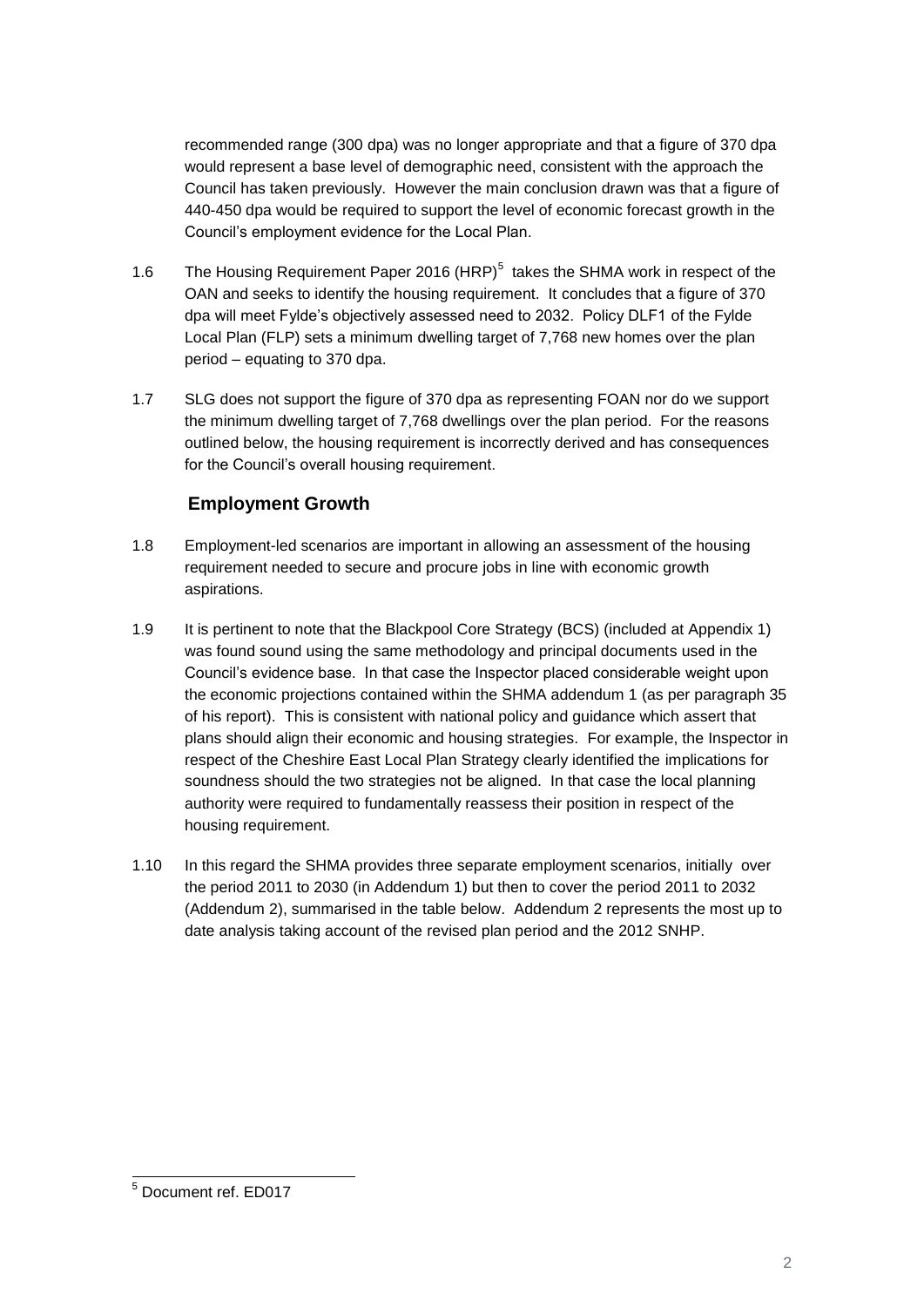| Employment<br>Scenario                           | <b>Annual Dwelling Requirement</b>     |                                                       |                                            |
|--------------------------------------------------|----------------------------------------|-------------------------------------------------------|--------------------------------------------|
|                                                  | Experian<br>Employment-led<br>Scenario | <b>Oxford Economics</b><br>Employment-led<br>Scenario | <b>AECOM</b><br>Employment-led<br>Scenario |
| Employment<br>Scenario<br>(Addendum 2)           | 315 (312)                              | 450 (447)                                             | 443 (440)                                  |
| Employment<br>Scenario<br>(Addendum 1)           | 302                                    | 434                                                   | 427                                        |
| Alternative<br>unemployment rate<br>(Addendum 1) | 280                                    | 411                                                   | 403                                        |

## **Table 1.1: Comparison of dwelling projection outputs for each employment scenario Fylde 2011 – 2032 (Addendum 1 and 2). Figures in brackets are for period 2011 - 2030**

- 1.11 The employment scenarios clearly show that the Council's proposed housing requirement of 370 dpa would only fulfil the Experian economic projections (although the Council clarifies in its Response to Inspector's Initial Questions<sup>6</sup> that this is coincidental). The Experian projections are based on job growth forecasts obtained from Experian Business Strategies and job growth forecast over the plan period from 2011 to 2029. That scenario forecasts lower levels of employment growth and represents a significant reduction from the AECOM and Oxford Economics scenarios which identify a requirement for 440 and 447 dpa respectively (for the plan period 2011 – 2030).
- 1.12 Furthermore the AECOM scenario was provided to recognise the work undertaken in 2012 on the Fylde Employment Land and Premises Study<sup>7</sup> (FELPS). This included a 'policy-on' scenario which forecasts an increase of approximately 2,400 jobs between 2012 and 2030. To align the housing requirement with this scenario would require a net minimum of 440 dpa although it is recognised that any justifiable reduction in unemployment rates may lower this marginally. In terms of validation, it is worth noting the conclusions of the BCS Inspector who found that the Oxford Economics economic forecasts were '*more consistent [than Experian forecasts] with national and local policy aspirations*'.
- 1.13 Given the evidence, it is clear that the Council's proposed housing requirement is not sufficient to meet OAN. Indeed the SHMA Addendum 2 concludes at paragraph 5.27 and 5.28 that:

*'The re-modelling in this report continues to identify that at the upper end, the range identified within the 2013 SHMA falls below the re-modelled outputs presented in this Addendum. The Employment-led AECOM and Oxford Economics scenarios suggest a* 

 $\overline{\phantom{a}}$ 

 $6$  Document ref. EL1.001b, response to Q5

<sup>7</sup> Document ref. ED041a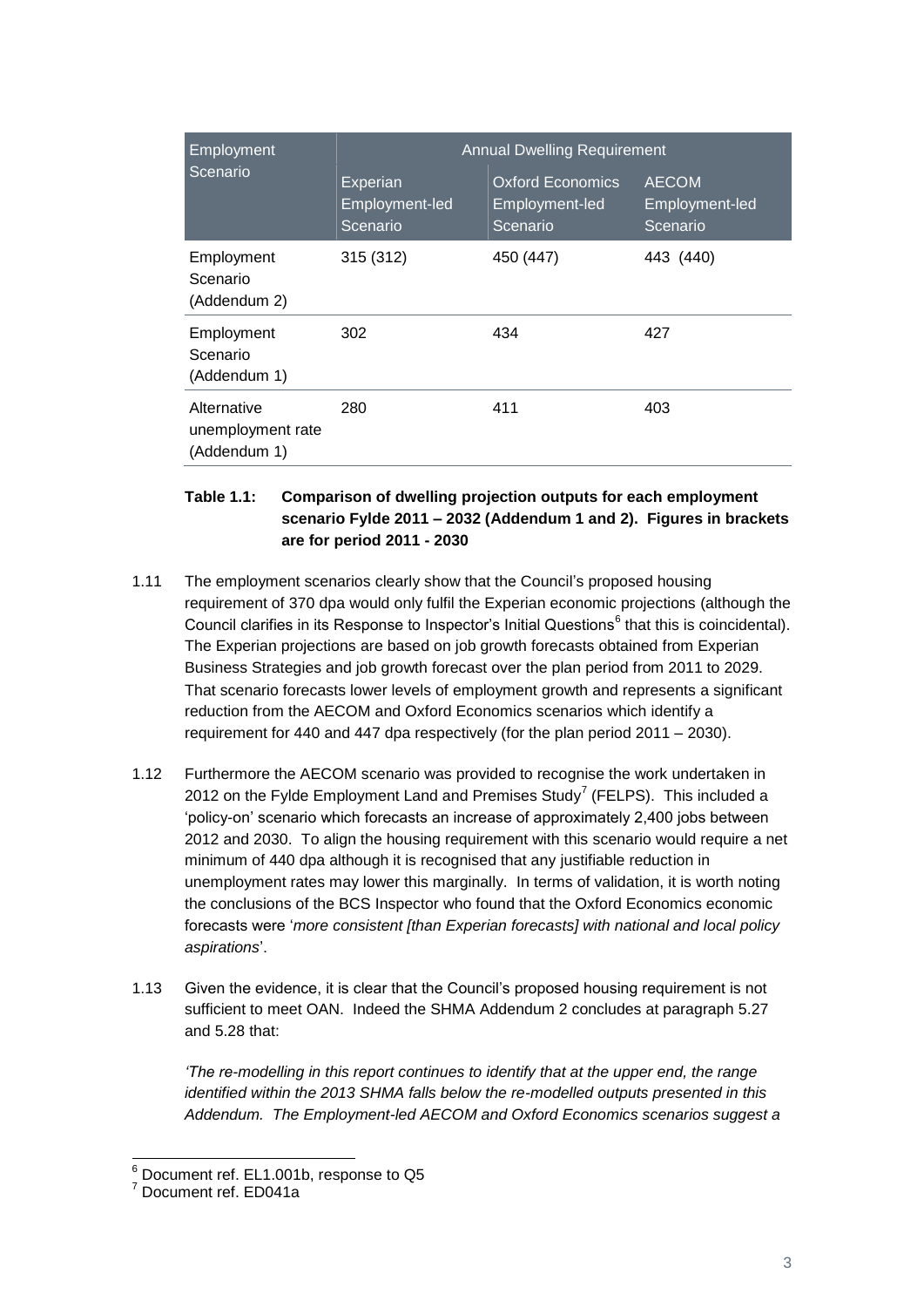*need for between 440 and 450 dwellings per annum based upon the application of the adjusted headrate assumptions presented in this report.'*

*As the addendum 1 report concludes that the upper end of the range would represent the OAN on the basis of the considered economic position within the Council's evidence base…."*

- 1.14 This recommendation has not been taken through into the FLP and its policies.
- 1.15 It is clear therefore the Council has not planned for sufficient housing to support the forecast levels of employment growth in the borough, leading to a lack of alignment between housing need and economic growth. On this basis, the FLP should be planning to deliver its full OAN of at least 440 to 450 dpa.

# **Housing Requirement**

- 1.16 The Council's Housing Requirement Paper 2016 $<sup>8</sup>$  (HRP) seeks to justify the housing</sup> requirement advanced in the FLP.
- 1.17 It concludes that a figure of 370 dwellings per annum will meet Fylde's objectively assessed need to 2032 and it provides an appropriate balance in respect the three dimensions of sustainable development. No analysis has been carried out of whether this position still holds true if an OAN within the higher the range of 370 – 450 is adopted. SLG considers the justification underpinning the proposed housing requirement is flawed, given the clear evidence of the FCSHMA and associated updates that a higher figure is appropriate. SLG also consider that the proposed overall housing requirement in the FLP and its asserted justification is flawed for a number of additional reasons:
	- (a) Within the HRP, various issues are considered in order to derive a housing requirement figure; these include economic factors, market signals and indicators and the quantum of housing that can be delivered having regard to housing delivery rates, housing commitments and overcrowding.
		- Commuting Factors

Commuting factors are cited in the HRP as supporting a lower requirement. This is on the basis of a claim that economic growth will in part be driven by workers commuting from outside Fylde. The HRP asserts that Fylde is unique with a high level of in-commuting from outside the borough (50%) and has a specific set of circumstances, and a functional economic area that extends beyond the North West of England. This means that although Fylde aspires to grow its economy, the Council considers that these new workers will choose to live within the Council's area.

This claim is rather spurious and not considered to be sustainable development as it suggests the Council are actively encouraging

<sup>-</sup><sup>8</sup> Document ref. ED017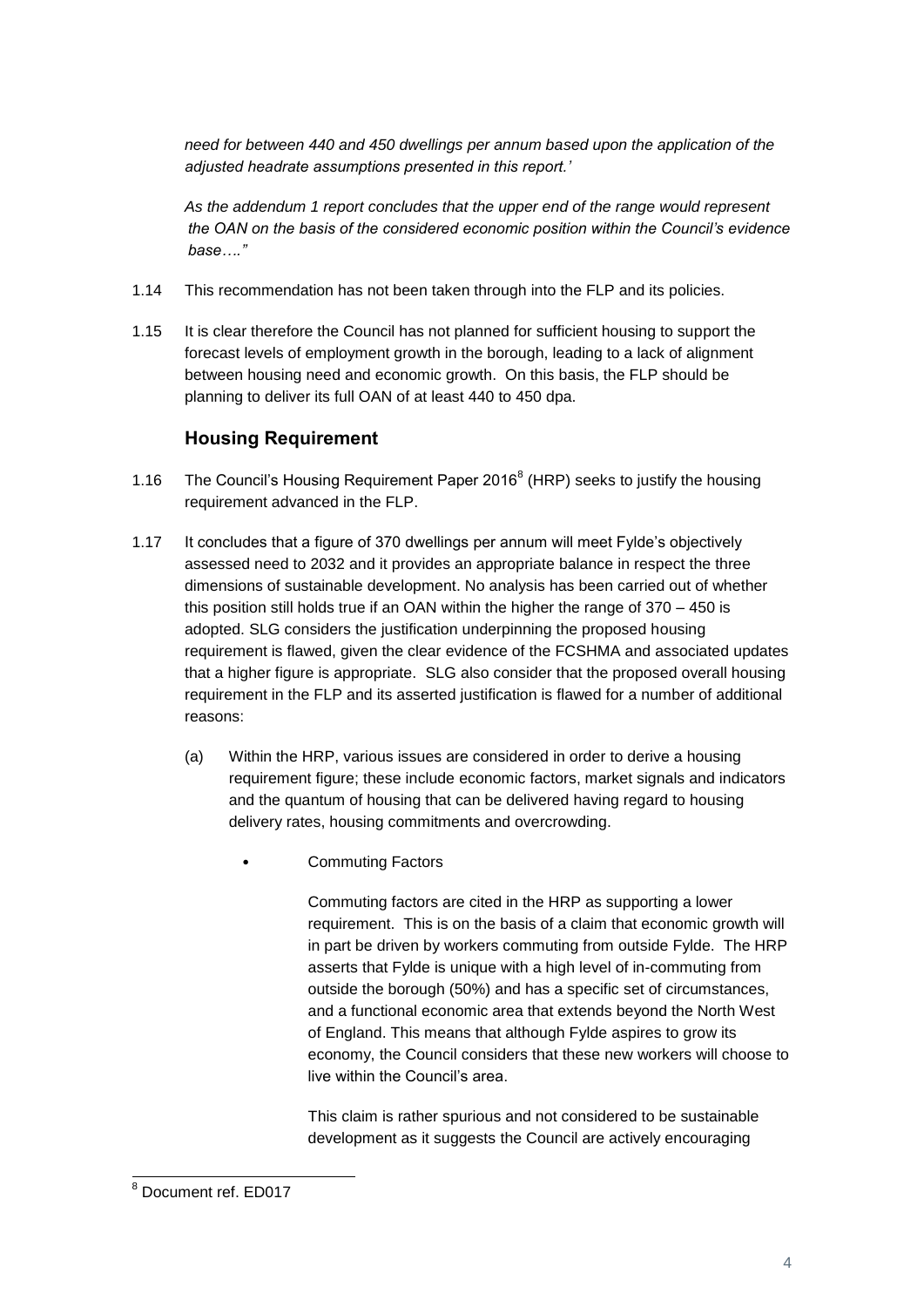commuting rather than to plan positively and sustainably through providing more housing to serve the district and its labour workforce.

Indeed the HRP also ignores the positive contribution that the substantial amount of employment land proposed through the FLP will make in terms of retaining Fylde residents in Fylde and will meet needs arising within the HMA. Furthermore, a substantial amount of the total provision - 25% of the overall quantum - is to meet a specific need arising with another Fylde Coast Authority area, i.e. Blackpool's unmet employment needs.

• Affordable Housing

SHMA Addendums 1 and 2 identify a high affordable housing need of 249 dpa, which equates to over two-thirds of the proposed overall housing requirement. The current housing requirement would provide 111 affordable units per annum based on the emerging requirement of 30% affordable housing – 138 dpa short of the identified need.

This scale of provision is the antithesis of national planning policy and national guidance. This has implications in respect of soundness particularly in light of the Satnam Millennium Limited v Warrington BC (2015) ruling (CO/4055/2014) which asserts that having identified the OAN for affordable housing, the housing requirement included in the Local Plan should then be considered in order to help deliver the required number of affordable homes. The ruling goes on to state that the Local Plan should meet the OAN for affordable housing subject only to the constraints referred to in paragraphs 14 and 47 of the NPPF. This supports the proposition that the identified objectively assessed need is too low.

• Environmental Factors

It is recognised that there are a number of environmental constraints that restrict the ability to accommodate housing across Fylde. However there remain a number of sites which are relatively unconstrained and can assist in meeting a higher housing requirement. This includes land within the Strategic Locations such as the land SLG has an interest in (Peel Hill Farm).

(b) Flexibility: The FLP states that sufficient land has been identified to exceed the total housing requirement of 7,768 dwellings. However, the extent to which the proposed allocations do exceed that requirement is just c.1.6% (122 dwellings). It is considered that such a small contingency figure does not provide sufficient flexibility, particularly as all identified sites are unlikely to come forward and would exacerbate the shortcomings in the plan in respect of housing delivery.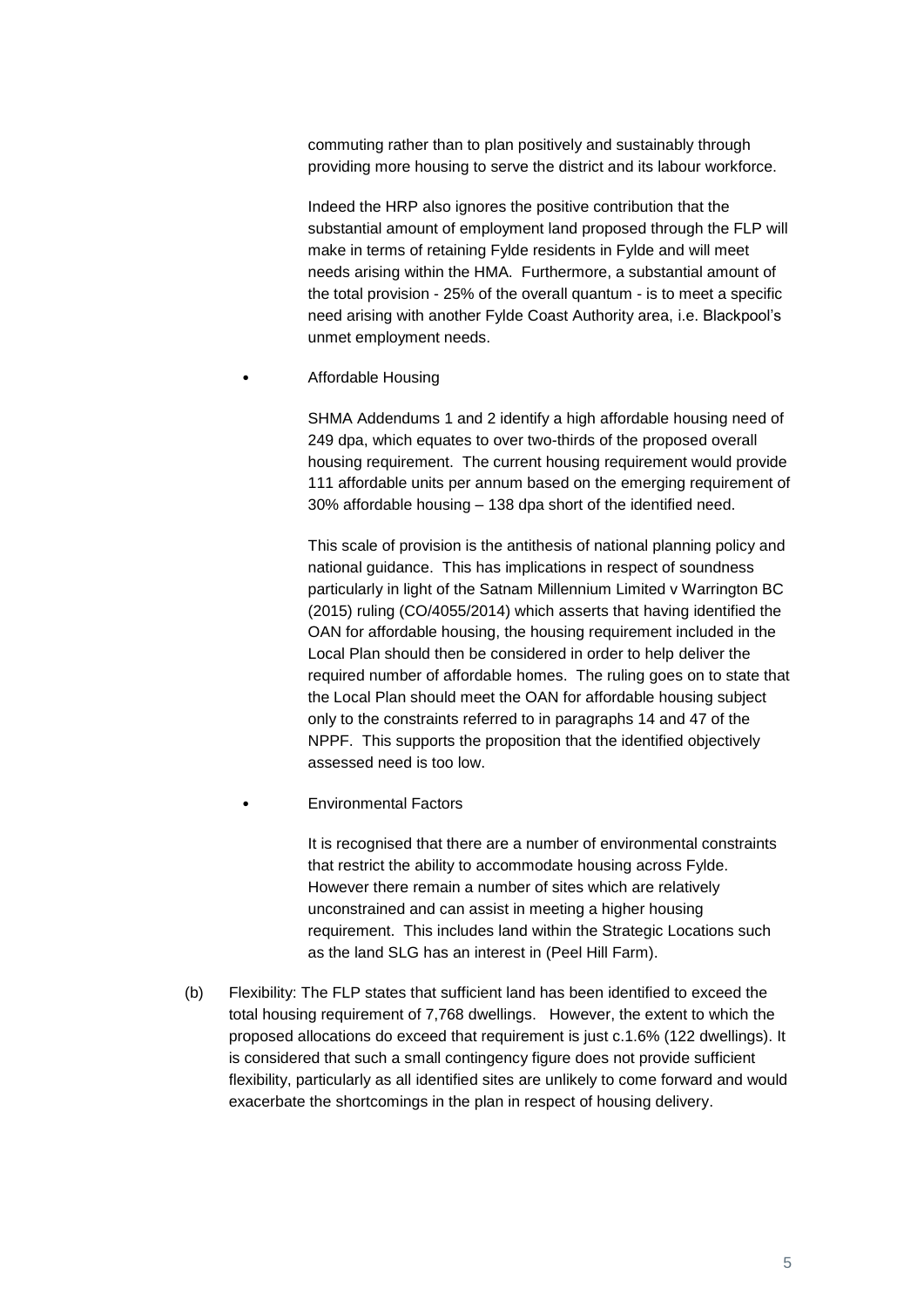In line with the Local Plan Expert Group's (LPEG) $<sup>9</sup>$  recommendations, a buffer</sup> equivalent to 20% of the housing requirement should be planned for. Based on the requirement sought by SLG this would be 1,848 – 1,890 dwellings.

- (c) Supply: The supply position is considered further in relation to Q24 below. SLG asserts that further sites will need to be identified if Fylde is to meet even the current proposed requirement of 370 dpa. Clearly there will be a need to identify more sites if a housing requirement is subsequently identified which properly reflects the Council's evidence base. Suitable sites are available and capable of assisting the accommodating this need. This includes SLG's land at Peel Hill Farm.
- (d) Unmet housing need from Wyre: Since Addendum 2 was prepared Wyre has requested that Fylde assists in accommodating its anticipated unmet housing need which we identify as being in the region of 2,000dwellings (considered in detail in relation to Matter 1). Paragraph 181 of the NPPF is clear that such needs should be accommodated *'when it is reasonable to do so and consistent with achieving sustainable development'*. Despite the clear direction in the NPPF and the duty imposed on local planning authorities to make every effort to assist as part of the Duty to Cooperate (DtC), this request has been completely disregarded by Fylde in reaching a conclusion on the housing requirement.

# **Summary**

- 1.18 The Council's own evidence base supports an OAN at the upper end of the range recommended in the SHMA, equivalent to between **440 and 450** dwellings. This casts significant doubts over the appropriateness of the proposed housing requirement.
- 1.19 The failure to (i) identify a housing requirement that would meet full objectively assessed housing needs and align with economic growth; and (ii) demonstrate through robust evidence why a figure at the lower end of the range is appropriate means that the FLP is not justified or positively prepared in the context of the Framework. It fails to fully accord with the requirement of the Framework to take steps to *'significantly boost housing supply'*.
- 1.20 The housing requirement is not supported as it is not reflective of a plan which is in accordance with national planning policy – it is held to be wholly contrary in fact resulting in a plan which is not positively prepared, justified or effective. On this basis it is considered that the plan is unsound

*Q24. The soundness of specific land allocations and deliverability of sites to meet the housing requirement will be considered at Stage 2 of the Examination. However, on the basis of the Plan as submitted does it confirm that there is:*

*(a) a supply of specific deliverable sites to meet the housing requirement for five years from the point of adoption; and* 

  $9$  Report to the Communities Secretary and to the Minister of Housing and Planning, Appendix

<sup>1,</sup> paragraph 41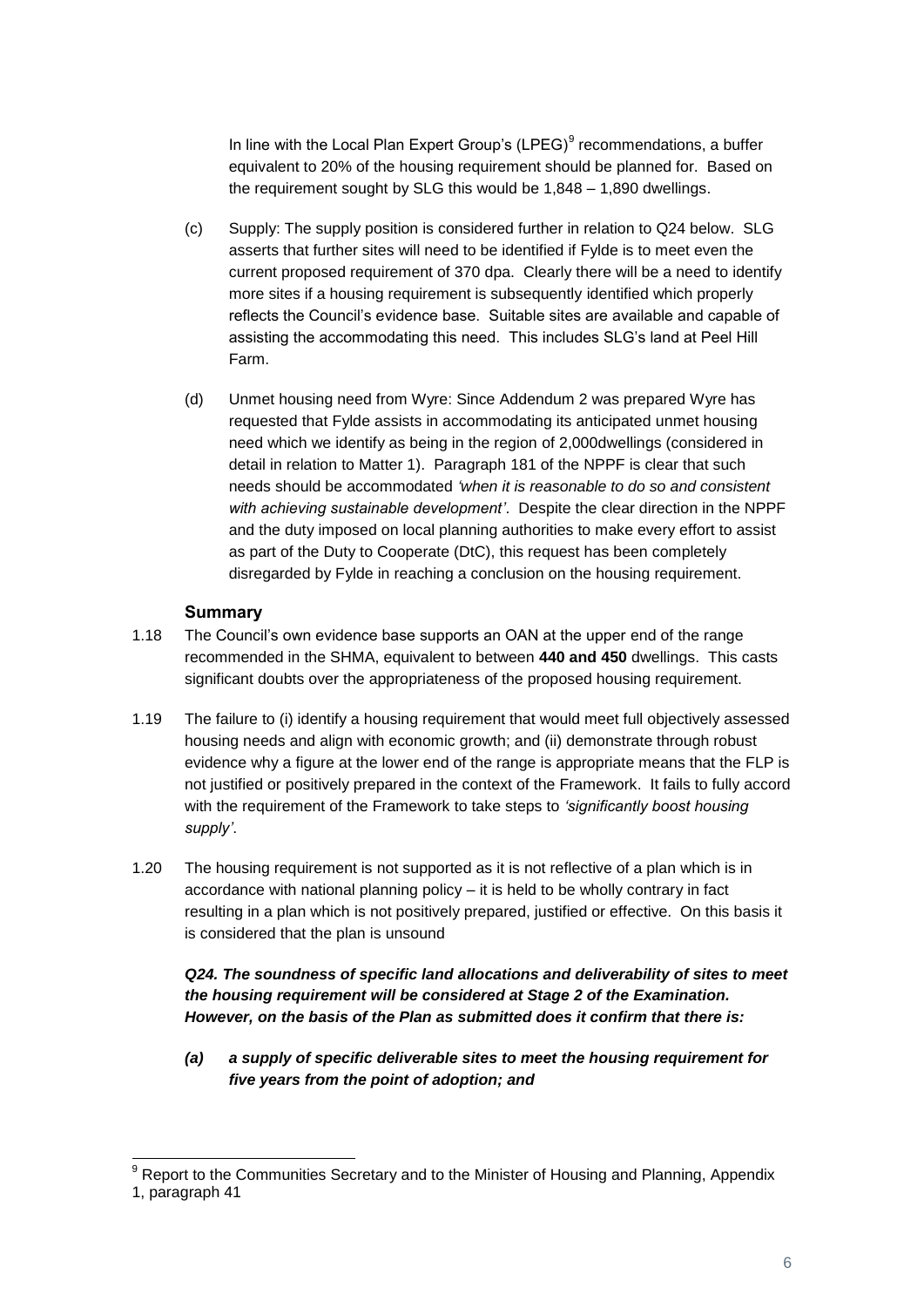- *(b) a supply of specific, developable sites or broad locations for growth for years 6-10 from the point of adoption?*
- *(c) If you contend that the plan would not provide for either (a) or (b) above (or both) could the Plan be appropriately modified to address this?*
- 1.21 In responding to this question reference is made to the Housing Trajectory contained within the  $FLP^{10}$ . It provides a breakdown of the sites from which the Council claim will comprise its future supply, including Strategic and Non-Strategic Sites identified in the FLP, together with components from small sites, windfall sites and long-term empty homes.
- 1.22 SLG contends that the assumptions used within the trajectory are flawed and undermine the requirements of the NPPF in relation to identifying a suitable supply.
- 1.23 As a general point, the trajectory proposes that the substantial shortfall accrued since the start of the plan period (802 dwellings) is recouped over the remainder of the plan period (i.e. the Liverpool method), though no justification is advanced to support this approach. It is contrary to the policy imperative contained within the NPPF (paragraph 47) to *'boost significantly the supply of housing'*. Rather, the 'Sedgefield' approach of applying the full backlog to the immediate 5-year requirement should be used as generally advocated in PPG $^{11}$  as the most appropriate to boost supply and provide choice and competition in the housing market.
- 1.24 With regard to the five year supply and lead in times, SLG note that virtually all of the strategic and non-strategic sites within the trajectory either have planning permission or are subject to a live application. The largest site (Whyndyke Farm (site ref. MUS2)) comprising 1,310 dwellings is subject to an application for outline planning permission which is yet to be determined<sup>12</sup>. Clearly until it is (necessitating the completion of a S.106 agreement) and reserved matters application(s) are prepared, submitted and approved and all pre-commencement conditions are discharged, it cannot begin to deliver dwellings. There can be a long lead-in time to reaching this point on sites of this scale. Despite this, the housing trajectory assumes that they will deliver sites in 2018/19, i.e. within the next two years. Furthermore, an application for reserved matters approval has only just been submitted for 360 dwellings on the Land opposite Blackfield End Farm (site ref. HSS2). The housing trajectory assumes it will begin delivering dwellings this year.
- 1.25 In the absence of evidence or justification, SLG consider the Council's assumptions in respect of lead in times are optimistic.
- 1.26 The trajectory shows expected annual completion rates between 643 and 781 in the first five years of the plan beyond the targeted date of adoption. Whilst SLG expects that levels of development will increase upon adoption of the FLP, an immediate jump to figures at least 50% greater than the highest figure<sup>13</sup> achieved in recent years is simply

 $\overline{\phantom{a}}$ 

<sup>&</sup>lt;sup>10</sup> Document ref. SD001, Appendix 2, pages 210 - 214

<sup>11</sup> Paragraph: 035 Reference ID: 3-035-20140306

<sup>&</sup>lt;sup>12</sup> As per Fylde Public Access System

 $13$  394 dwellings in 07/08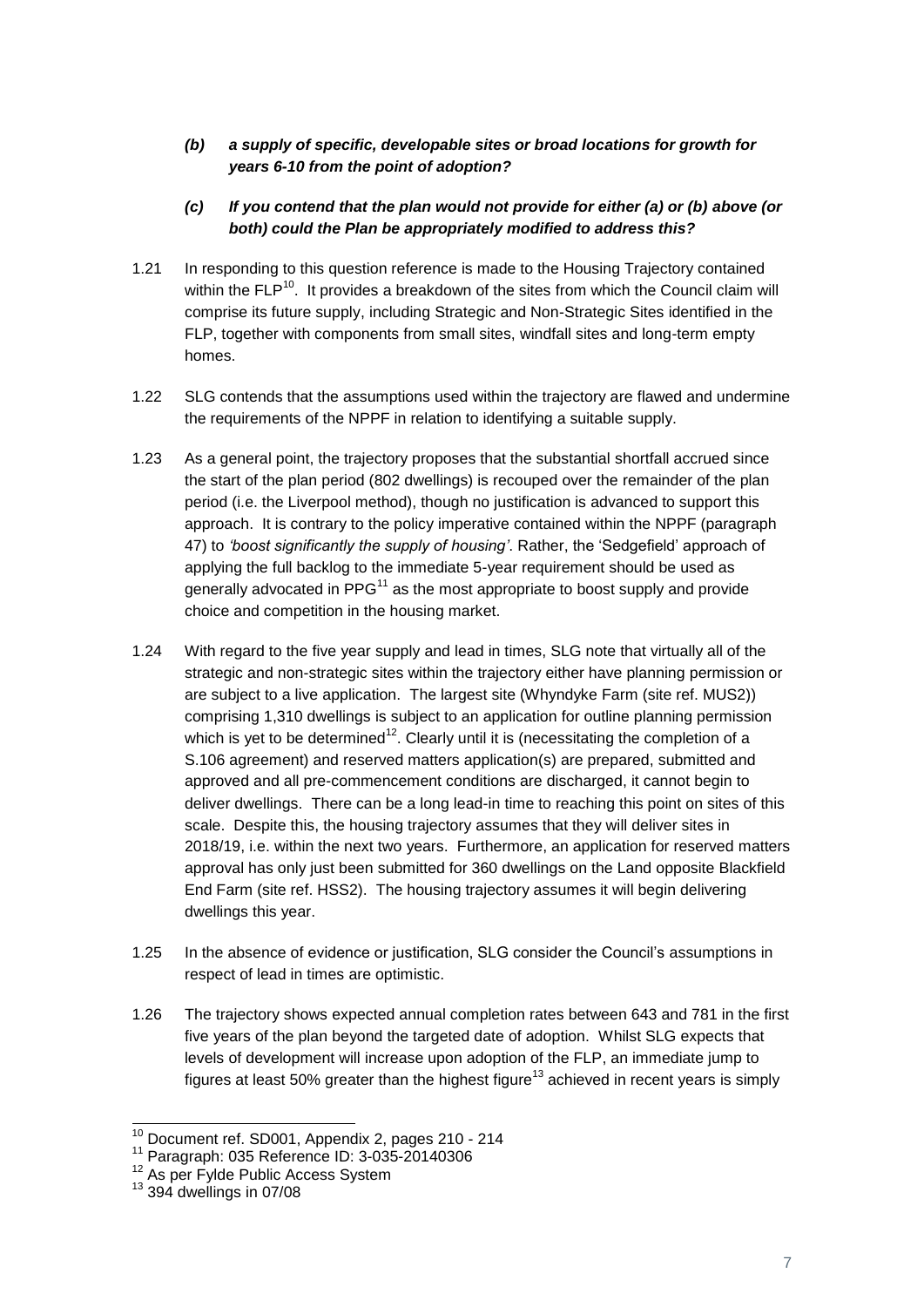not credible, particularly given that recent increases in the number of units consented has not been borne out by a corresponding rise in the number of completions.

- 1.27 Overall, the assumptions made by Fylde are considered to be highly optimistic. No justification is provided as to how the conclusions have been reached. In the circumstances SLG are concerned that insufficient housing allocations have been made to ensure that a five year supply is in place, particularly if the undersupply to date is to be recovered in the first five years following adoption and there is slippage in terms of the rate of delivery on allocated sites (as seems likely). In the circumstances Fylde's position in terms of the ability to ensure a five year supply following adoption of the FLP is undermined.
- 1.28 Looking beyond to the 6 10 year phase, the trajectory assumes that a total of 440 dwellings will be delivered from windfall sites (5.7% of the overall housing supply) during years 10 to 21 of the plan period, i.e. 2021 - 2032). One of the underlining purposes of a Local Plan is to provide certainty on the source of housing supply by identifying suitable allocations, with the effect that, post-adoption, the number of windfalls should decline. The NPPF enables LPAs to include an allowance for windfall sites within the five year housing land supply where there is compelling evidence. However, it does not make provision for such sites within development plans. Reliance on a windfall allowance (regardless of size) throughout the plan period (as described in Table 2, page 41 of the FLP) is contrary to the NPPF and increases the level of doubt that the plan will not meet the current proposed requirement.
- 1.29 In terms of addressing the shortcomings identified above, contingencies should be put in place in the event the trajectory is not delivered. At present significant emphasis is placed on ensuring the delivery of the full extent of dwellings across all identified sites and means that, as drafted, the Plan is inflexible in the event that this is not achieved. This strongly supports the needs to identify additional sites.
- 1.30 An increase in the housing requirement, as advocated by SLG, would worsen the degree to which the FLP would be unable to meet that requirement and would increase the need to identify additional housing allocations.

# *Issue 6 – Whether the amount of employment land (60.6 ha gross as set out in Policy DLF1 and 62 ha net in Policy EC1) is appropriate to meet the objectively assessed needs of the Borough.*

### **25. Whilst the soundness of individual employment sites will be considered at Stage 2 of the Examination, is the amount of land justified, consistent with national policy and supported by robust and credible evidence?**

*1.31* The Employment Land Requirement for the FLP has been largely established through the Fylde Employment Land and Premises Study 2012<sup>14</sup> (FELPS) and associated addendum from 2015<sup>15</sup>. The FELPS analyses take up rates between 1989 and 2012, with the figure used in the FLP modified to reflect take up rates to 31 March 2015.

 $\overline{\phantom{a}}$ <sup>14</sup> Document ref. ED041a

<sup>15</sup> Document ref. ED041m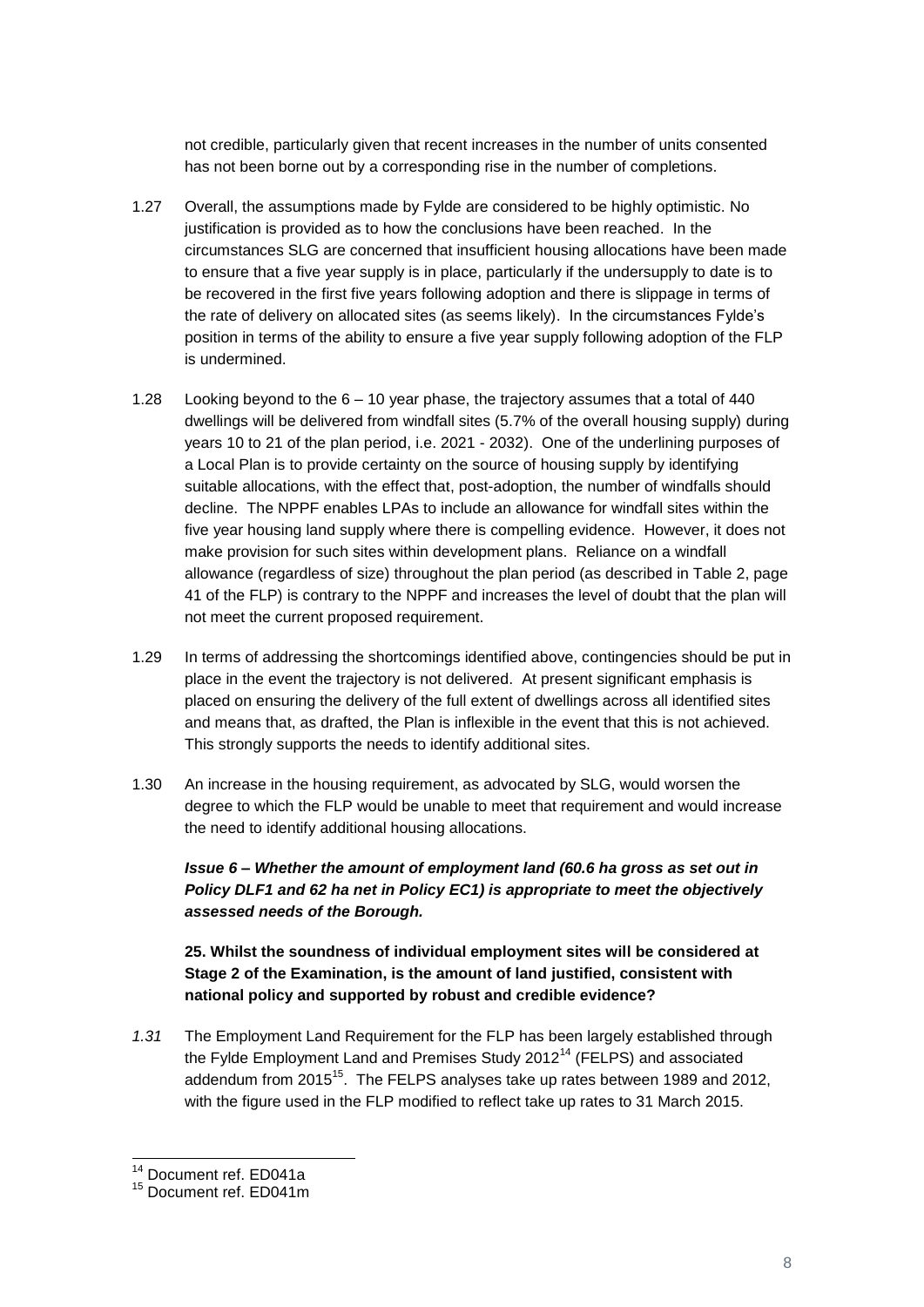- *1.32* The NPPF was published towards the end of the period analysed in the FELPS. It introduced an imperative that *'the planning system does everything it can to support sustainable economic growth'* and that '*significant weight should be placed on the need to support economic growth through the planning system' 16 .* Local Plans should also seek to meet the full and objectively assessed needs. This represented a step-change in the policy approach to economic development and, along with other government strategies, seeks to drive economic growth.
- *1.33* Improved economic growth is reflected in the take-up rates which show a consistent improvement across the most recent five (10 and 15 year) period covered in the FELPS, with a rate of almost 3 ha per annum experienced across the most recent five year period assessed. It is instructive to note that this was achieved despite a substantial part of this period being subject to a global recession. It suggests a strong and improving economy which is capable of delivering stronger take-up than previously experienced. Using this rate, there would be a requirement for an additional 5.88 ha of employment land across the Plan period.
- 1.34 Furthermore, no provision is made for flexibility. This is particularly concerning as c.25% of the requirement is to comprise specialist provision at the Blackpool Airport Enterprise Zone, associated with the Fylde Coast Energy Hub. The BCS also used historic take-up rates to establish its employment land requirement, however it applied a 20% flexibility allowance. This approach was found by the BCS Inspector to be sound and an appropriate basis on which to plan. The position in Fylde is more positive, with substantial job growth expected across the plan period (a decline was forecast in Blackpool) and the improvements in take up rates recognised in the FELPS.
- 1.35 Despite this, no additional allowance is made for flexibility in the FLP. As drafted, it therefore fails to make proper provision for employment land and associated economic growth. SLG contend that the approach of the FLP in respect of employment land is contrary to the requirements of the NPPF by failing to properly justify the employment land requirement and not being positively prepared. On this basis it concludes that the FLP is unsound.
- 1.36 The Brief Employment Land Assessment (BELA) prepared on behalf of SLG (Appendix 2) confirms that there is a potential shortage of 'oven-ready' land (i.e. serviced plots) available due to the current acquisition of the last vacant plots at Whitehills Business Park and Blackpool Business Park. It also identifies a lack of good quality business space (i.e. premises) in the Fylde coast as a result of the lack of recent development activity. There is, however, some return to speculative development and the CLR identifies a buoyant market for small warehouse/ industrial accommodation and a trend for occupiers moving out the town centre to upgrade the quality of their accommodation.
- 1.37 It also raises some concerns over the deliverability of some of the larger employment allocations to meet short-term needs given the need for significant investment to provide infrastructure, or which are not particularly appealing to the market.
- 1.38 SLG's land at Peel Hill Farm is capable of accommodating a proportion of employment development in a Strategic Location (the M55 Hub) which the FLP recognises as an

<sup>-</sup><sup>16</sup> NPPF paragraph 19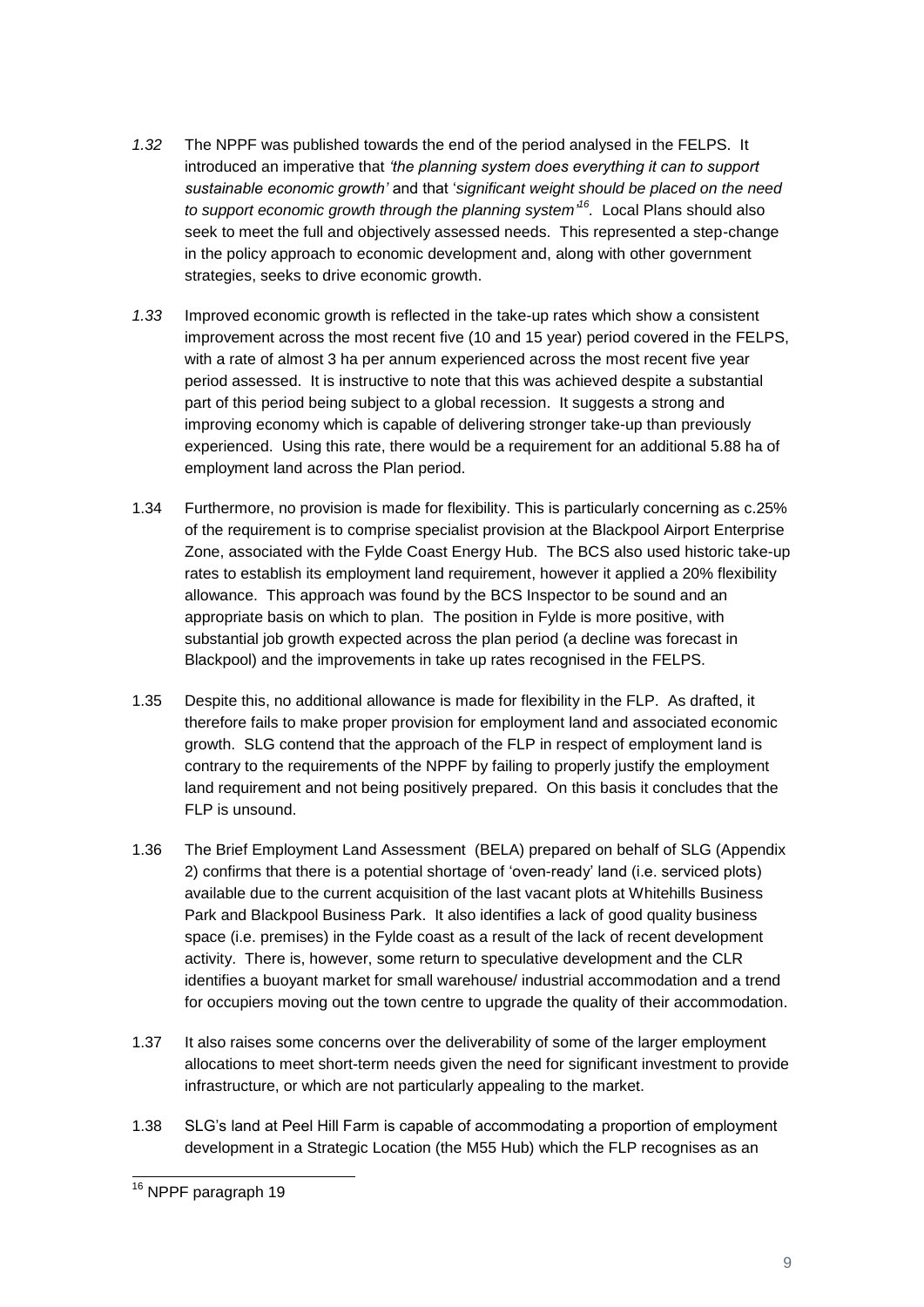appropriate location for employment development. The FELPS demonstrates that the take up at the M55 Hub has been particularly strong, with c.47% of all take up in the monitoring period at this location. This figure increases to 72% if the last six years covered by the FELPS are used. It now has a critical mass of occupiers, including major regional and national occupiers who have all acquired sites in recent years.

1.39 The BELA confirms what the FELPS demonstrates, that in qualitative terms the site performs well based on its proximity to the M55 motorway and the Whitehills Business Park. It would therefore be capable of accommodating part of an additional requirement for employment land and could be expected to perform well.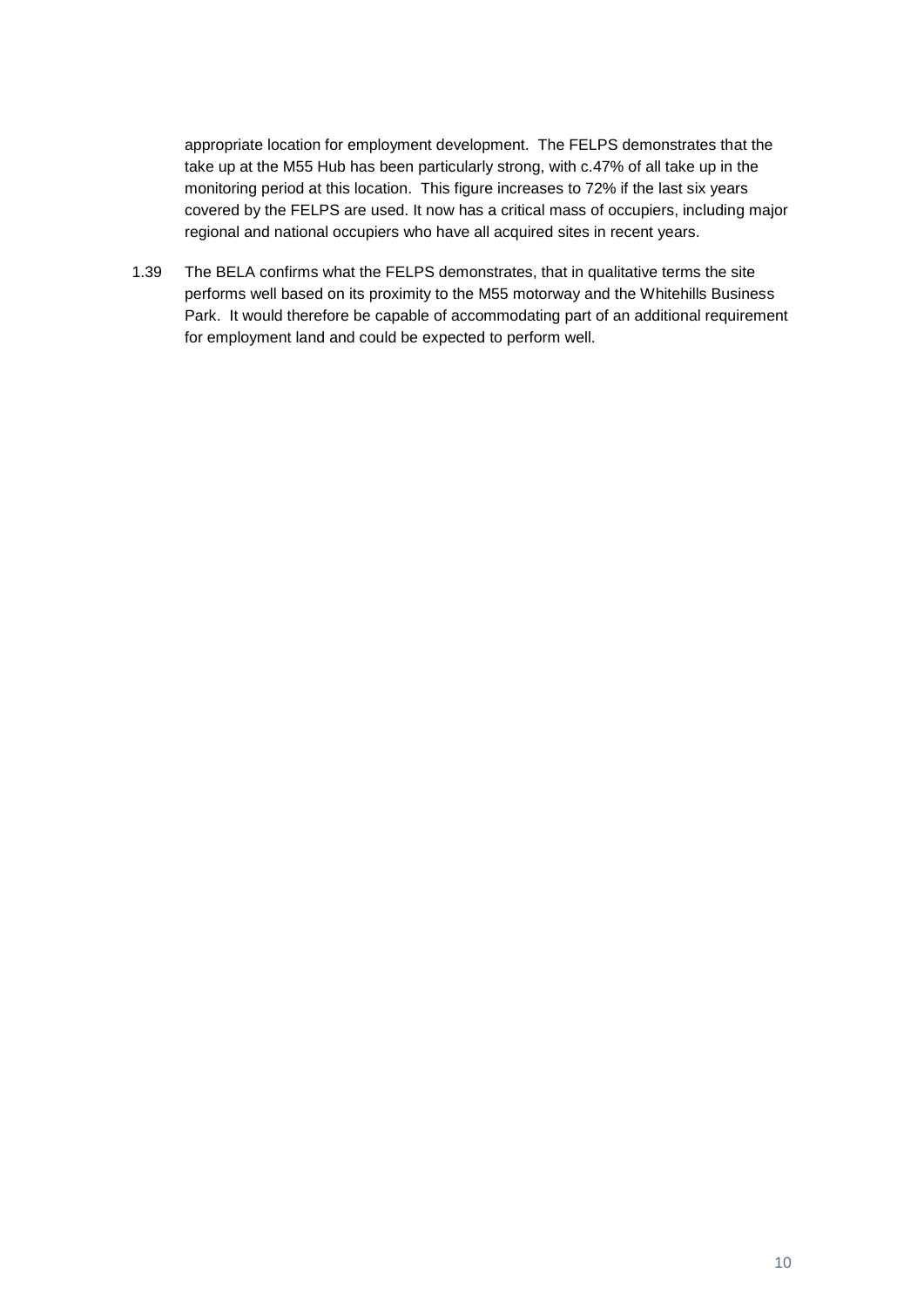# **Appendix 1: Brief Employment Land Assessment**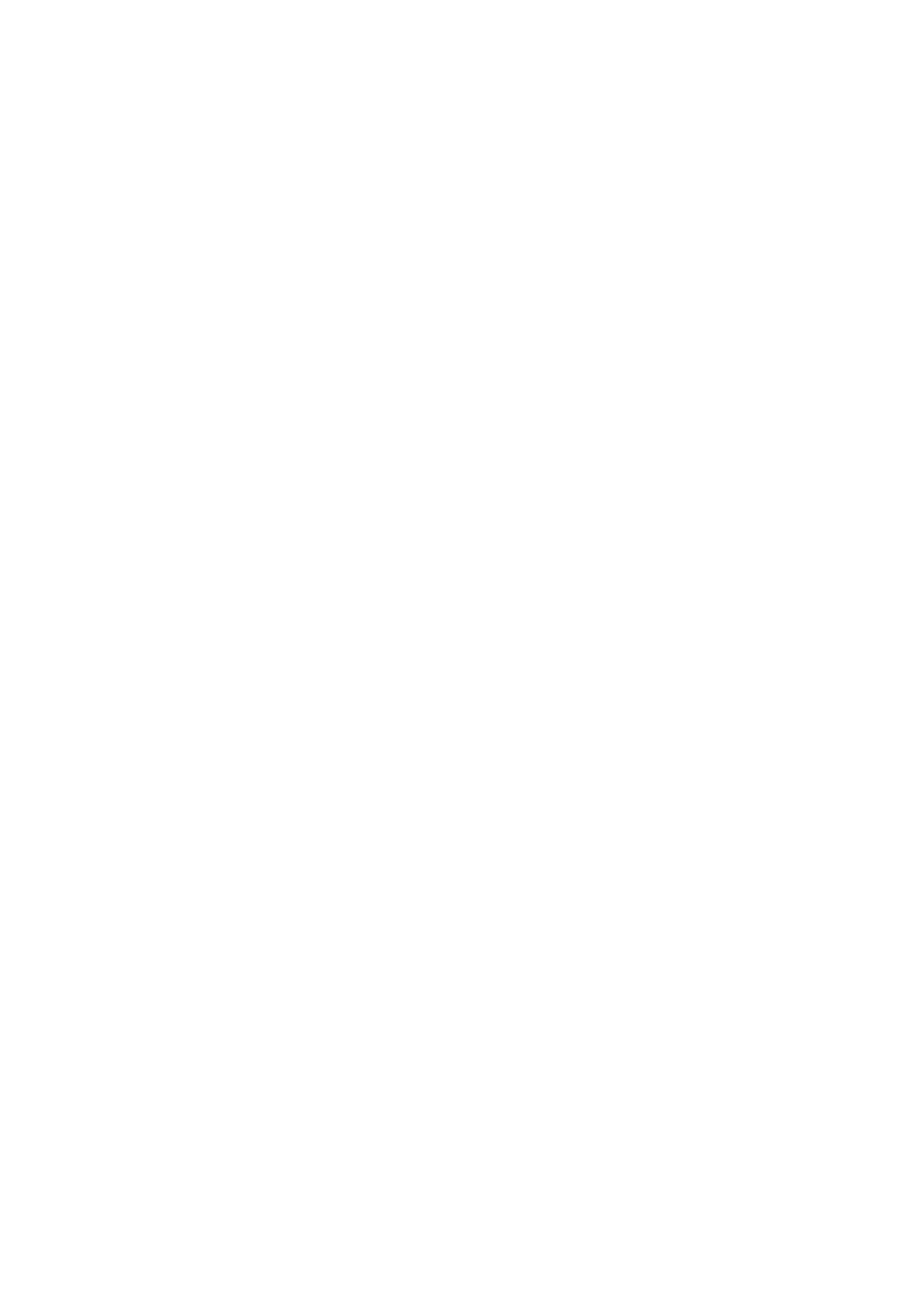# **Land at Peel Hill Farm Whitehills Brief Employment Land Assessment**



**Prepared by Robert Pinkus & Company for Strategic Land Group March 2017**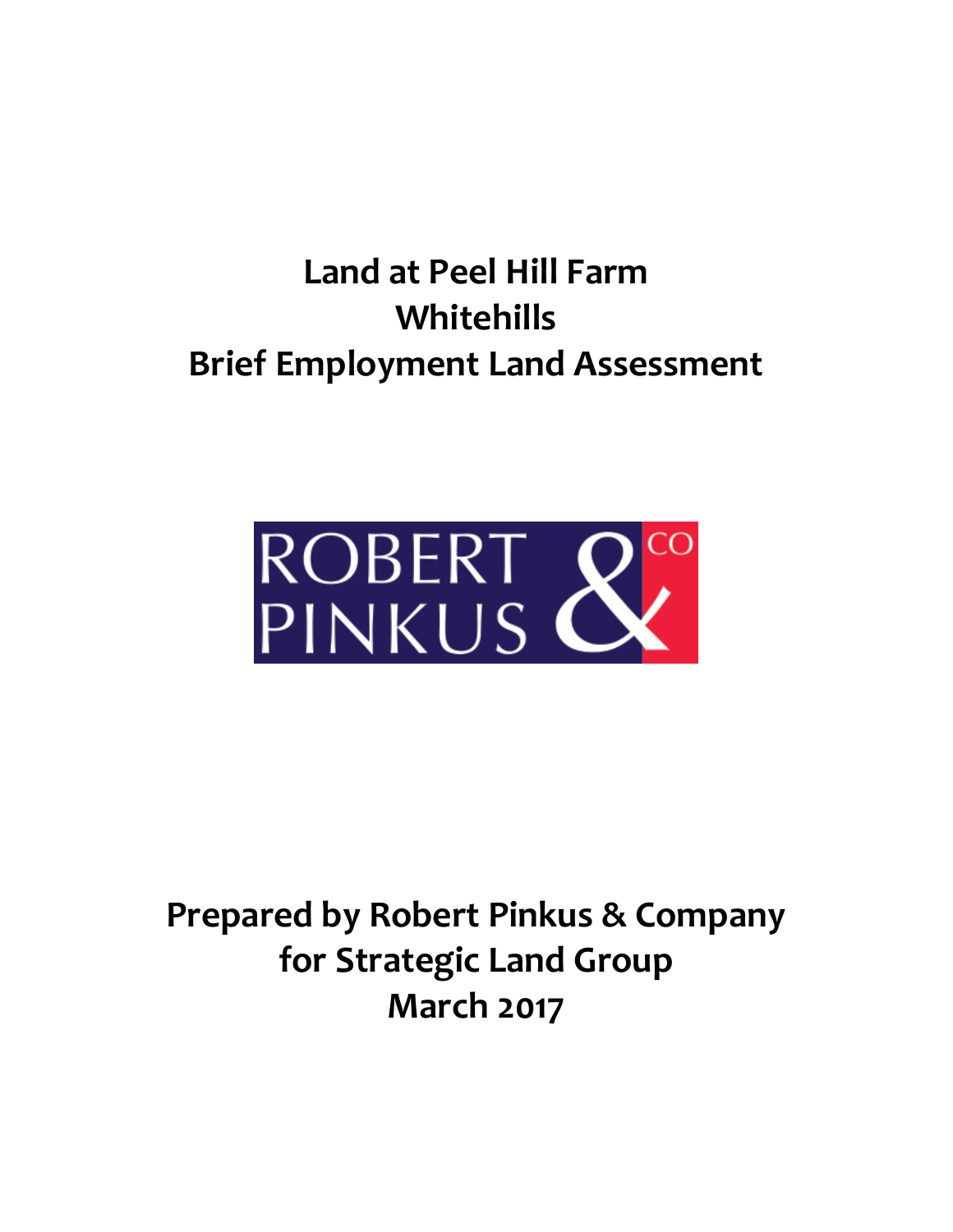### **1. Introduction**

This report is in response to your request to advise on the suitability of a section of the subject site for employment use, in the context of supply of employment land within the borough and surrounds.

I understand you have recently entered into a Promotion Agreement for this site with a view to securing planning permission for a mixed-use residential and commercial development.

I am a Partner at Robert Pinkus & Company in Preston and head of the Agency Department. I have specialised in the commercial property market for the last 23 years and have been and remain heavily involved in the employment land activity on sites throughout the Fylde Coast area.

Robert Pinkus & Company are based on Preston Riversway and advise a wide range of clients on commercial properties matters throughout Lancashire and Cumbria. We are the largest firm of Commercial Property Consultants in Lancashire and have developed a reputation of being one of the most active firms within the Fylde Coast area. I believe I am well qualified to comment on the market in this location.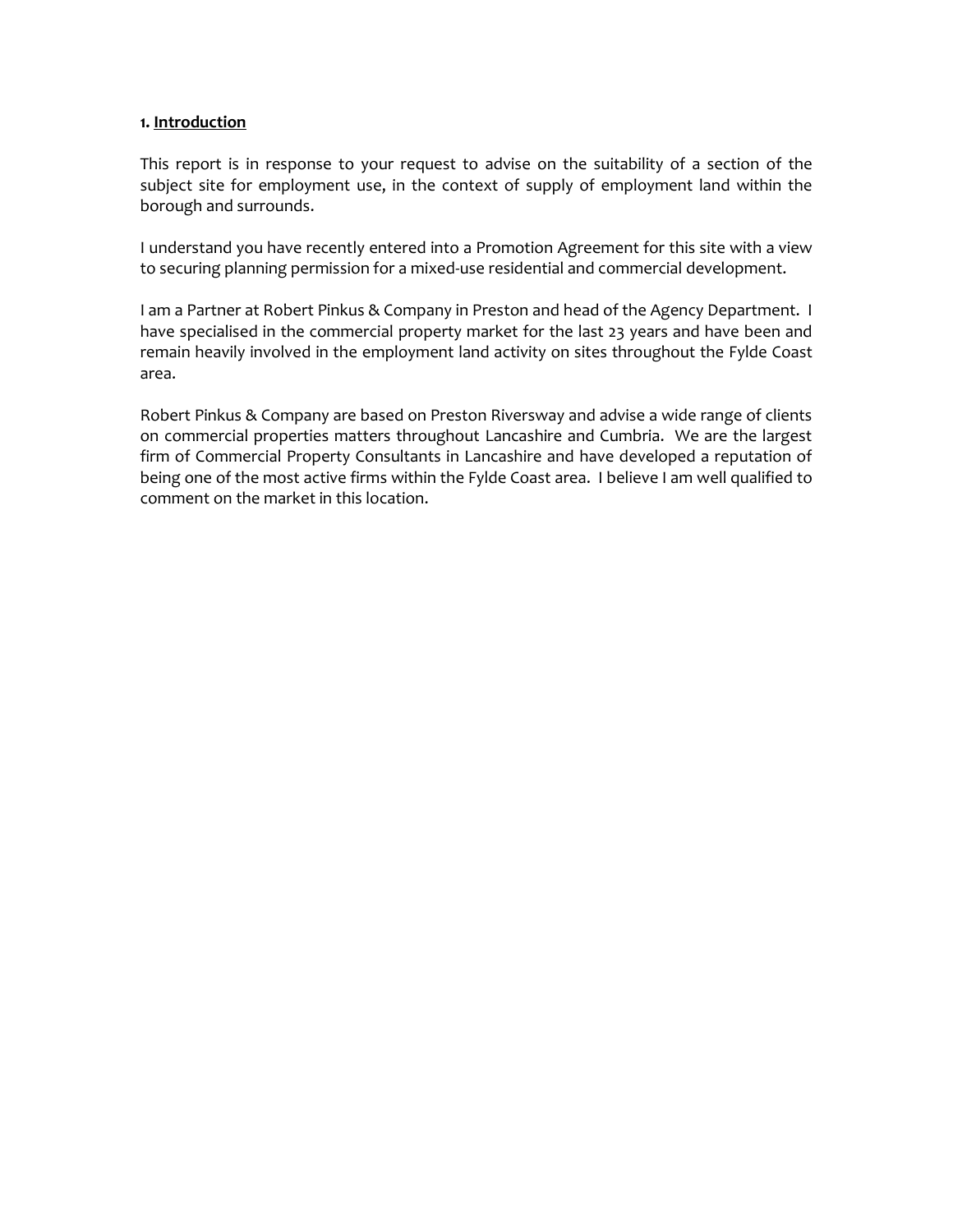### **2. The Site**

The subject site comprises a relatively flat piece of green-field land, together with a caravan park and a residential dwelling, totalling approximately 72 acres, known as Peel Hill Farm.

The site is located immediately adjacent to junction 4 of the M55 in Blackpool. Although the site falls within Fylde Borough it is adjacent to the boundary with Blackpool Council.

Blackpool Town Centre is located approximately four miles to the north-west with Lytham St Annes approximately three miles to the south-west of the site.

The immediate area is of a mixed residential/rural/commercial nature. There is a large B&Q store together with a cluster of car showrooms directly opposite on the Whitehills Business Park, which is an established business park and is home to a number of local and regional occupiers.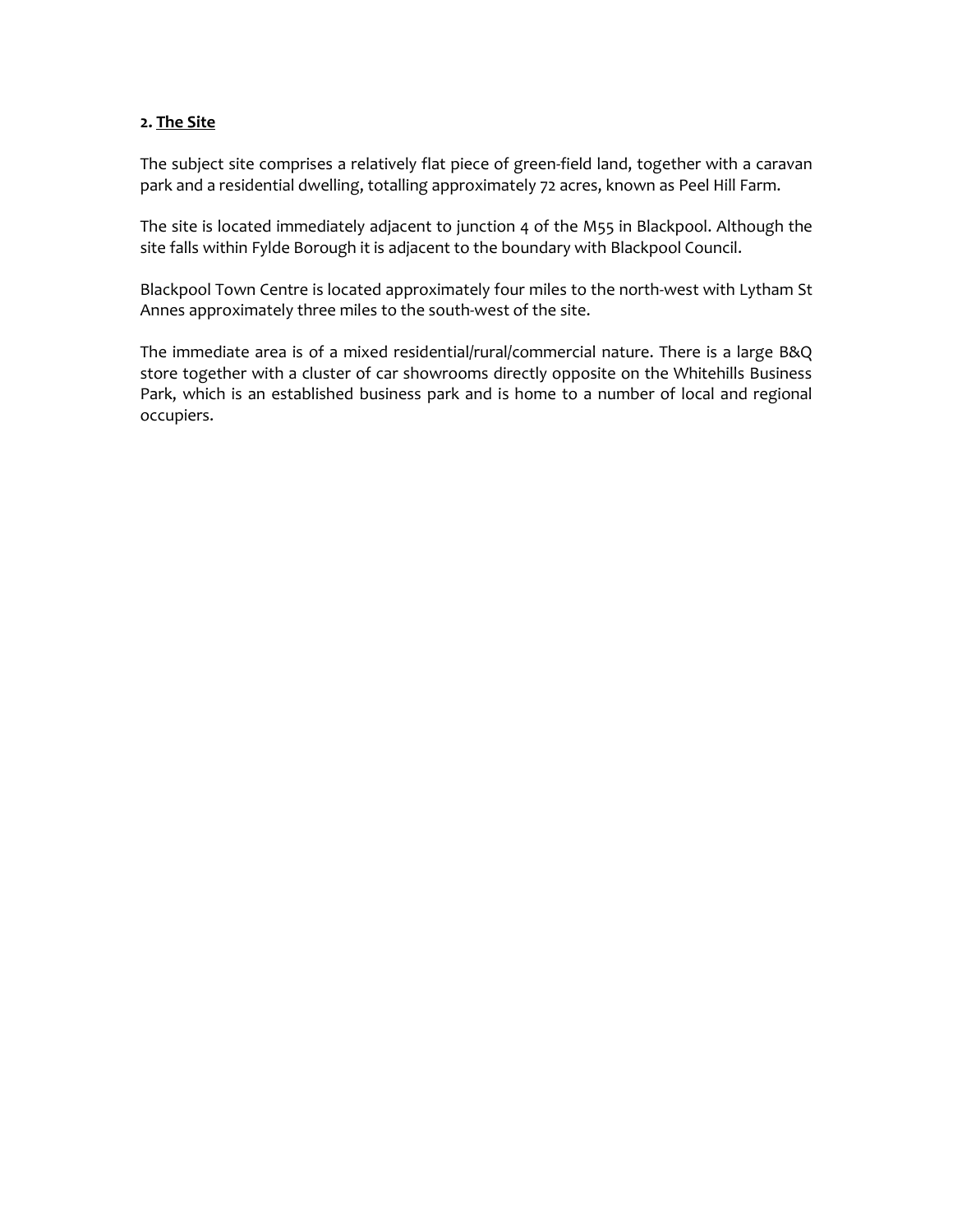### **3. Market Commentary**

The majority of activity in the employment sector that has taken place in south Blackpool over the past 20 years has been at Blackpool Business Park, next to Blackpool Airport and at Whitehills Business Park. Blackpool Business Park is located approximately 2 miles west of J4 of the M55 motorway and was the first specific business park in the town, launched in the late 1990's. This site, totalling approximately 100 acres, has seen take up from predominantly local businesses together with non-employment uses including a Morrisons Supermarket and Squires Gate Retail Park at the front of the site. There is now limited supply going forward for employment use in this location, despite the area receiving Enterprise Zone status recently.

Whitehills Business Park emerged in the late 1990s as a competing strategic site to Blackpool Business Park, initially led by the B&Q and Premier Inn/Pub development and over the last 15 years or so there has been a combination of speculative development of both offices and small scale industrial units to meet demands of the local market. At present, there are a number of undeveloped plots at Whitehills, totalling approximately 10 acres and these are virtually all held under the control of a local developer, Henco Developments. It is likely that these sites will be taken up in the next year or so. Contracts have just been exchanged on 7 acre site at Whitehills to an owner occupier and Henco are in discussions with an owner occupier on 2.25 acre plot. Once these two transcations alone complete it could leave a potential shortage of supply for the borough in terms of "oven –ready" land.

Whitehills, and the area adjacent to Junction 4 of the M55 generally is the target for increased economic growth going forward in Blackpool and Fylde. This location has excellent communication links to the local motorway network and is well positioned to serve towns including Blackpool, Lytham St Annes and Wesham/Kirkham. The success of this location over recent years means there is now a critical mass of occupiers which will continue to attract new business to the area. Major regional and national occupiers such as Travis Parkins, Wren Kitchens, Bathroom Solutions, Hargreave Hale Stockbrokers, Napthens Solicitors and NST Travel have all acquired sites at Whitehills over recent years.It is important therefore that sites will be available in the future to meet anticipated future demand.

We are now experiencing a shortage of available, good quality business space in the Fylde coast as a result of the lack of recent development activity or allocations in development plan documents. There has been a slow-down in occupier activity during this period, largely due to a nervousness to commit to larger premises and associated higher occupational costs. This slow-down will however halt and the market will recover. The supply of good quality premises has slowly reduced to a point where supply and demand are now reasonably well balanced but in the absence of new development I anticipate there being a shortage in the future. The identification of suitable sites within the Fylde Local Plan will assist in meeting growing demand in the future.

We are starting to see pockets of speculative development of small business units in the north and south of the borough, at Blackpool Business Park and Blackpool Technology Park respectively. There has also been some recent new development at Whitehills Business Park, close to the subject site. Developers are now reacting to the upturn in the market.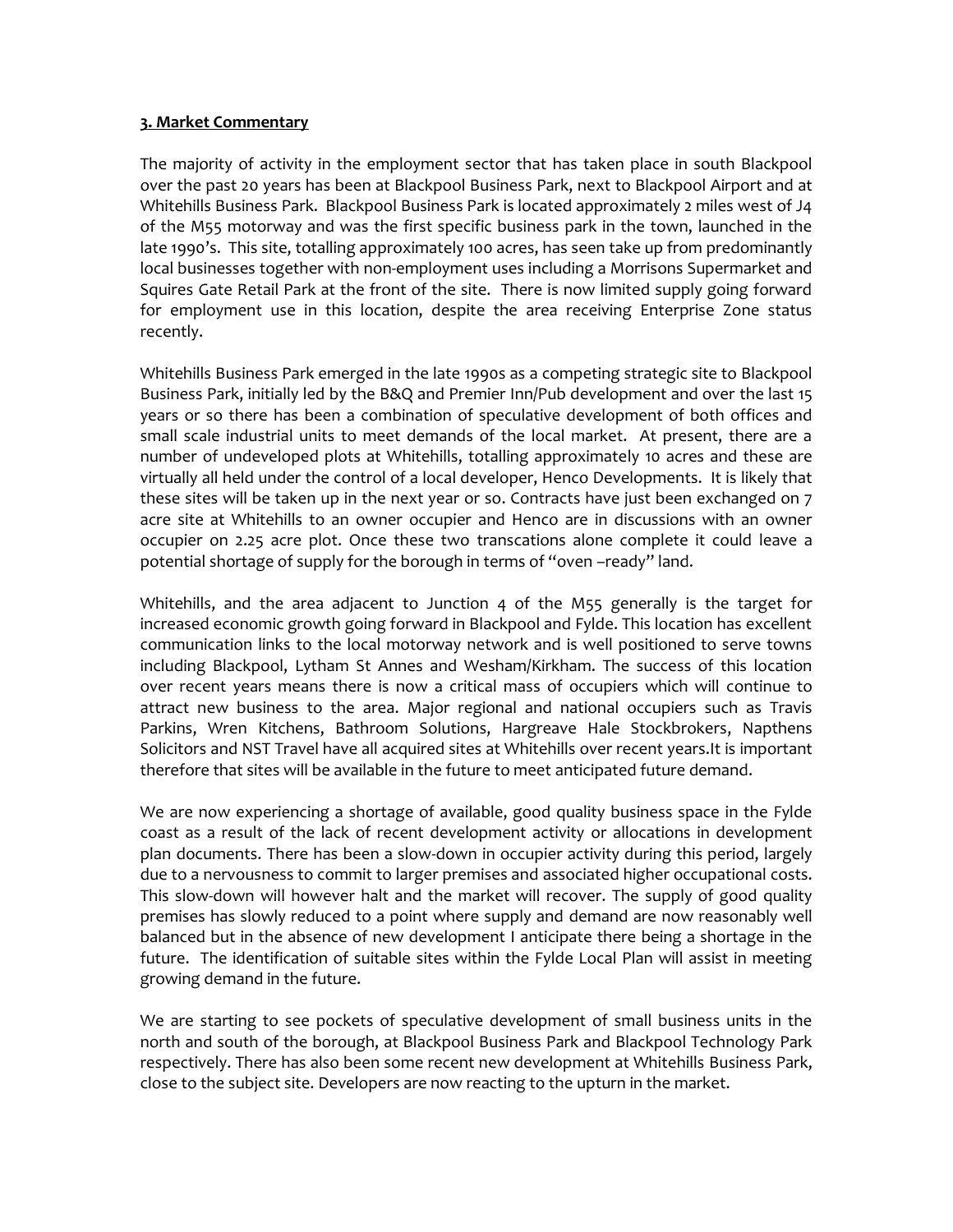Despite this upturn, we believe that further recovery is needed for demand to recover to prerecession levels. The market for small warehouse/ industrial accommodation, sub 5,000 sqft remains the most buoyant in the business sector with offices the most challenging. We are slowly seeing occupiers drift out of the town centre to upgrade the quality of their accommodation but we are also seeing more evidence of hot-desking/home working which is reducing office occupier's demands for space generally.

The subject site occupies a very good business location for companies looking for "out-oftown" space. The proximity to the motorway and local amenities, together with the site's prominent and accessible location will ensure it scores highly on occupier's requirement criteria.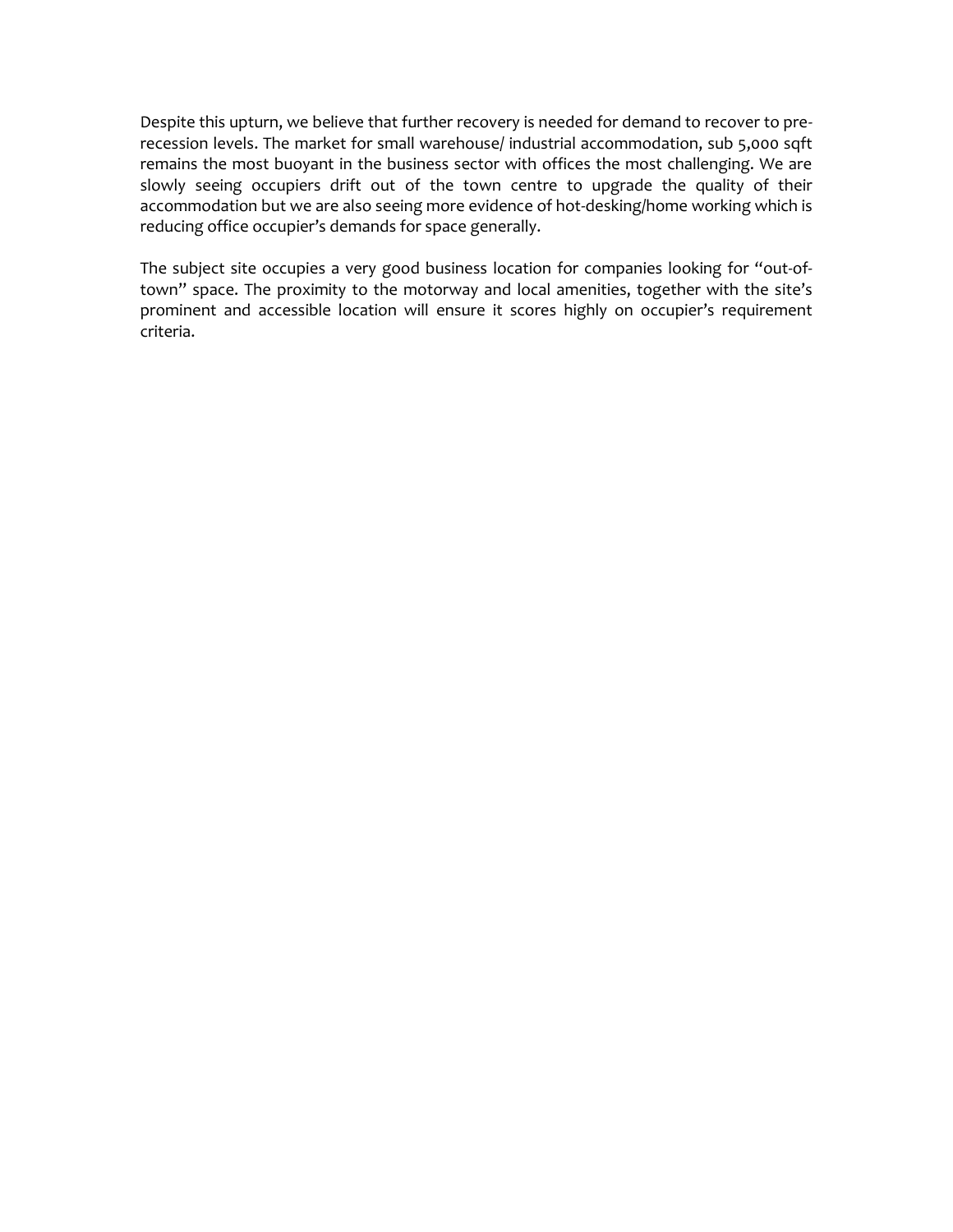### **4. Proposed provision of employment land going forward.**

The Fylde Employment Land and Premises Study was carried out in 2012 and identified the quantum of land that was perceived to be required until the end of the new Local Plan period, based on historic take-up figures.

The employment land market in Fylde has strengthened over that historic period. Take up rates have averaged 2.01 hectares per year over the last 15 years. However, over the last 5 years (which included the deepest recession since the 1930s) the average take-up rate has been 2.98 hectares per year. The future transactions identified earlier in this report show that those trends are continuing.

The Employment Land and Premises Study also reveals the strength of demand in the area around Junction 4 of the M55. Over the period from 1989 to 2011, 46% of all employment take-up was in this location. More recently, over the last 6 years recorded (2005-11), 72% of all employment land take-up was in the Whitehills area.

Referring to Policy EC1 of the draft Fylde Local Plan, I would comment as follows:

- 1. Queensway Industrial Estate is being promoted by the Receivers controlling this site as an employment site but despite continued enquiries, their aspiration of value remain for higher value uses including A1 retail and residential. The site does not have a retail/residential planning permission and I think this will be hard to secure in this location.
- 2. Dock Road and Boundary Road in Lytham have very limited land availability but that would only be suitable for small-scale, local demand.
- 3. Mill Sports Farm purports to have plots available for employment use but recent enquiries indicate their aspirations of value are far in excess of conventional employment use. They appear to be looking to attract hotel/pub occupiers.
- 4. Blackpool Airport Enterprise Zone This figure has been reduced as a result of recent land sales and some of the employment land is actually located "airside", which limits its use to airport related activities only. I believe the actual available land here for general employment use is nearer 4-5 hectares, which is low bearing in mind this is most established business park on the Fylde Coast.
- 5. Naze Lane, Freckleton this is a very secondary location in the context of the Fylde and would only be suitable for very local demand.

Whilst there appear to be a number of sites with employment allocations, the occupier market only concerns itself with which sites are available immediately for development.